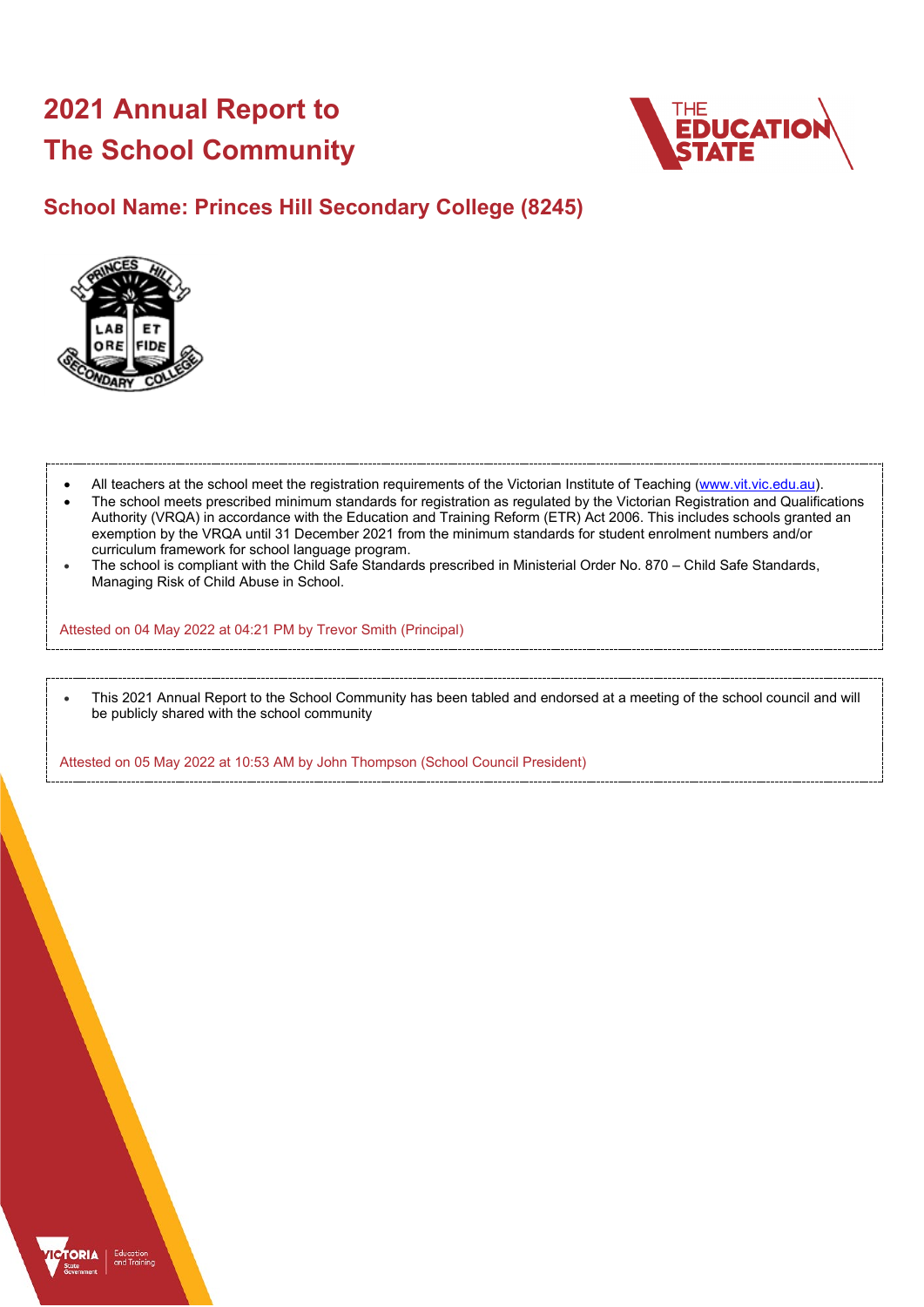

## How to read the Annual Report

### What does the *'About Our School'* commentary section of this report refer to?

The 'About our school' commentary provides a brief background on the school, an outline of the school's performance over the year and future directions.

The 'School Context' describes the school's vision, values and purpose. Details include the school's geographic location, size and structure, social characteristics, enrolment characteristics and special programs.

The 'Framework for Improving Student Outcomes (FISO)' section includes the improvement initiatives the school has selected and the progress they have made towards achieving them through the implementation of their School Strategic Plan and Annual Implementation Plan.

### What does the *'Performance Summary'* section of this report refer to?

The Performance Summary includes the following:

#### **School Profile**

- student enrolment information
- the school's 'Student Family Occupation and Education' category
- a summary of parent responses in the Parent Opinion Survey, shown against the statewide average for Secondary schools
- school staff responses in the area of School Climate in the School Staff Survey, shown against the statewide average for Secondary schools

#### **Achievement**

- English and Mathematics for Teacher Judgements against the curriculum
- English and Mathematics for National Literacy and Numeracy tests (NAPLAN)
- all subjects for Victorian Certificate of Education (VCE) examinations

#### **Engagement**

Student attendance and engagement at school, including:

- how many Year 7 students remain at the school through to Year 10
- how many exiting students go on to further studies or full-time work

#### **Wellbeing**

Student responses to two areas in the Student Attitudes to School Survey:

- Sense of Connectedness
- Management of Bullying

Results are displayed for the latest year and the average of the last four years (where available). As NAPLAN tests were not conducted in 2020, the NAPLAN 4-year average is the average of 2018, 2019 and 2021 data in the 2021 Performance Summary.

#### Considering COVID-19 when interpreting the Performance Summary

The Victorian community's experience of COVID-19, including remote and flexible learning, had a significant impact on normal school operations in 2020 and 2021. This impacted the conduct of assessments and surveys. Readers should be aware of this when interpreting the Performance Summary.

For example, in 2020 and 2021 school-based surveys ran under changed circumstances, and NAPLAN was not conducted in 2020. Absence and attendance data during this period may have been influenced by local processes and procedures adopted in response to remote and flexible learning.

Schools should keep this in mind when using this data for planning and evaluation purposes.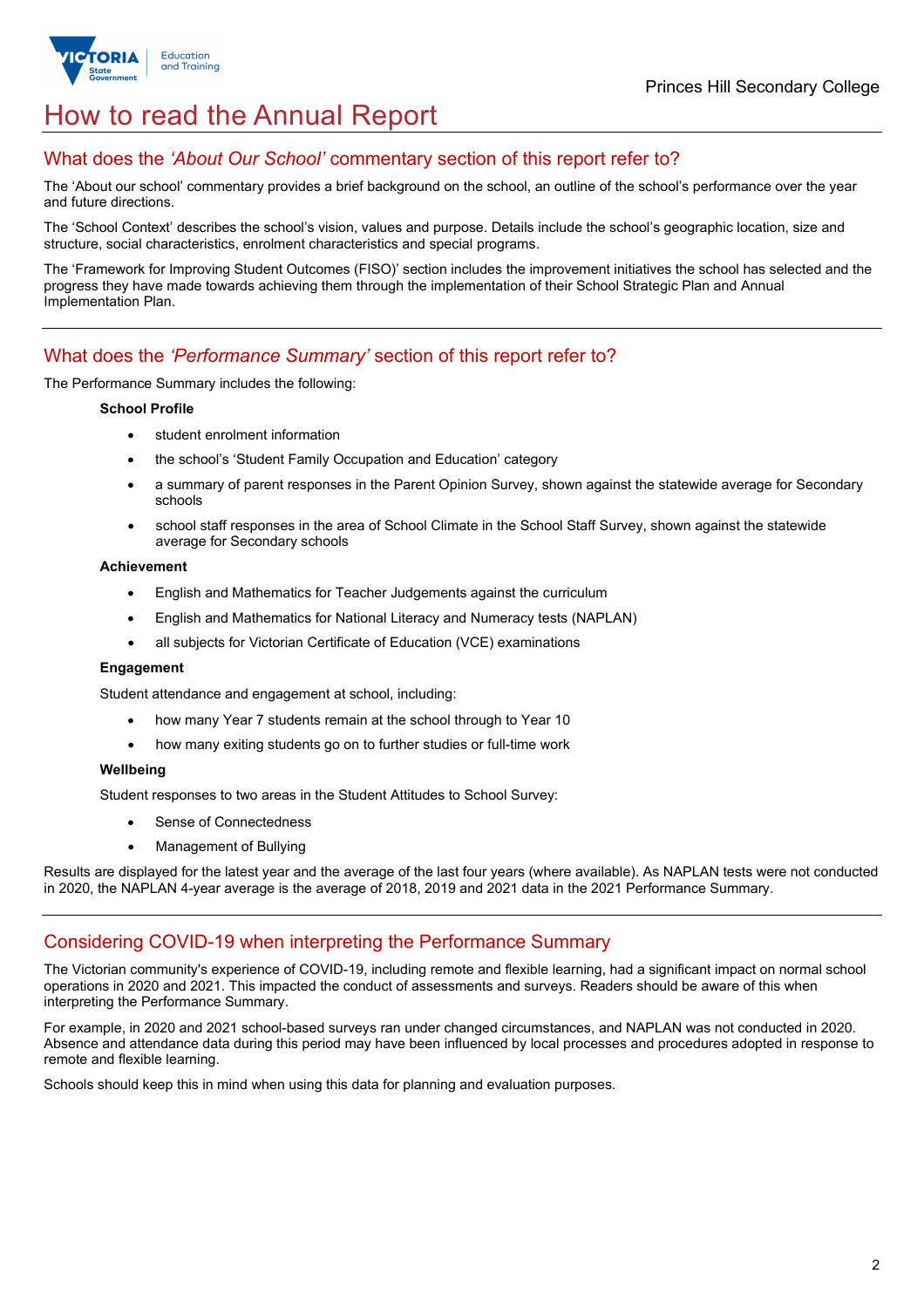

## How to read the Annual Report (continued)

#### What do *'Similar Schools'* refer to?

Similar Schools are a group of Victorian government schools with similar characteristics to the school.

This grouping of schools has been created by comparing each school's socio-economic background of students, the number of non-English speaking students and the school's size and location.

### What does *'NDP'* or '*NDA*' mean?

'NDP' refers to no data being published for privacy reasons or where there are insufficient underlying data. For example, very low numbers of participants or characteristics that may lead to identification will result in an 'NDP' label.

'NDA' refers to no data being available. Some schools have no data for particular measures due to low enrolments. There may be no students enrolled in some year levels, so school comparisons are not possible.

Note that new schools only have the latest year of data and no comparative data from previous years. The Department also recognises unique circumstances in Specialist, Select Entry, English Language, Community Schools and schools that changed school type recently, where school-to-school comparisons are not appropriate.

## What is the *'Victorian Curriculum'*?

The Victorian Curriculum F–10 sets out what every student should learn during his or her first eleven years of schooling. The curriculum is the common set of knowledge and skills required by students for life-long learning, social development and active and informed citizenship.

The Victorian Curriculum is assessed through teacher judgements of student achievement based on classroom learning.

The curriculum has been developed to ensure that school subjects and their achievement standards enable continuous learning for all students, including students with disabilities.

The 'Towards Foundation Level Victorian Curriculum' is integrated directly into the curriculum and is referred to as 'Levels A to D'.

'Levels A to D' may be used for students with disabilities or students who may have additional learning needs. These levels are not associated with any set age or year level that links chronological age to cognitive progress (i.e., there is no age expected standard of achievement for 'Levels A to D').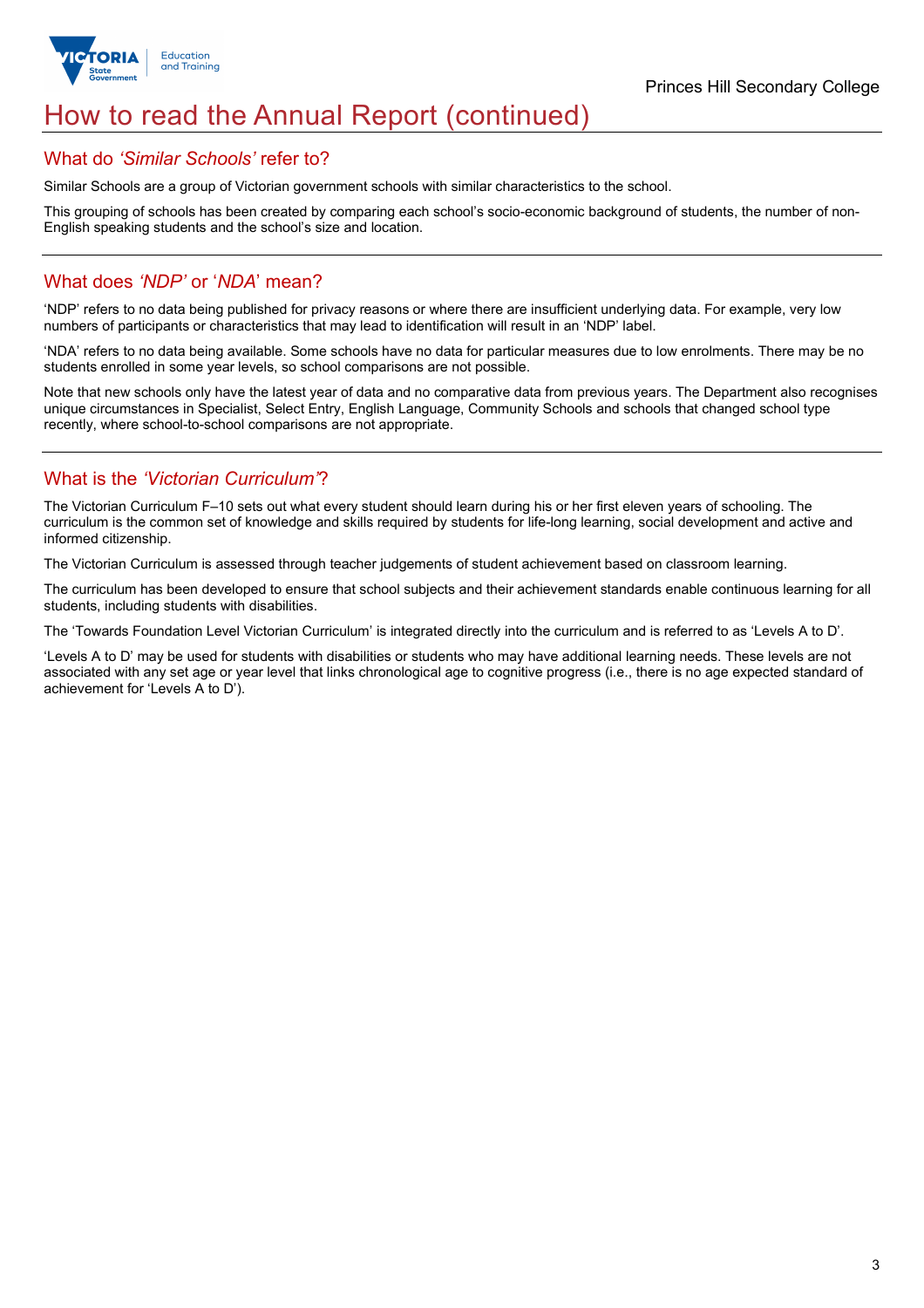



## **About Our School**

## School context

#### Vision

We believe that education has a fundamental role to play in fostering a deeper and more harmonious form of human personal and social development. Therefore, it is an indispensable asset in the attempt to attain the ideals of peace, freedom and social justice, and to reduce poverty, exclusion, ignorance, oppression and war. At Princes Hill SC all students will learn and grow to be compassionate, respectful and resilient individuals equipped with the knowledge, skills and dispositions for lifelong learning; to shape their lives; and the world around them.

#### Values

Achievement Respect Inclusion Creativity Resilience

#### Purpose/Mission

To provide a safe and inclusive educational environment that provides learning opportunities that are authentic, integrative and relevant for the 21st Century.

#### This is underpinned by the five pillars of education: (UNESCO)

Learning to Know – the development of skills and knowledge needed to function in this world e.g. formal acquisition of literacy, numeracy, critical thinking and general knowledge.

Learning to Do – the acquisition of applied skills linked to professional success.

Learning to Live Together – the development of social skills and values such as respect and concern for others, and the appreciation of cultural diversity.

Learning to Be – the learning that contributes to a person's mind, body, and spirit. Skills include creativity and personal discovery, acquired through reading, the Internet, and activities such as sports and arts.

Learning to Transform Oneself and Society – when individuals and groups gain knowledge, develop skills, and acquire new values as a result of learning, they are equipped with tools and mindsets for creating lasting change in organizations, communities, and societies.

#### School Profile

Princes Hill SC in Melbourne's inner north has approximately 860 students and provides both a supportive and challenging learning environment that fosters the school values of Achievement, Respect, Inclusion, Resilience, and Creativity. The school has approximately 77.0 equivalent full-time staff comprised of 3 Principal Class, 56.5 Teacher Class and 14.5 Education Support Class. No staff are identified as Aboriginal or Torres Strait Islanders. Demand for enrolment is high and there are limits on the capacity of the school to offer places to students beyond the neighbourhood area. The school has excellent facilities in all curriculum areas and is privileged to have access to outstanding playing fields and grounds with Princes Park in close proximity. This beautiful green open space is used by classes, and daily student access is supervised at recess and lunchtime.

The school is widely recognised for its inclusive and vibrant culture where students of all backgrounds feel welcome and safe. Appreciation of differences between people and awareness of individual needs and abilities is central to our ethos, and mutual respect between staff and students is characteristic of relationships. Students achieve high academic outcomes and consistently demonstrate excellence across the curriculum. Critical thinking, engagement with the social issues of the day, and connections with the wider community are valued. Participation in public events, performances and competitions is actively encouraged, with successes enthusiastically celebrated. The school attracts a high proportion of families with a professional background who regularly contribute to decision-making processes and are actively engaged in the life of the school.

Evidence based practice and attention to research is important in our learning community's thinking and learning. We acknowledge that young people require a range of skills, attitudes and understandings to live sustainably and cooperatively in today's world. Consequently, the curriculum makes extensive use of our inner city location for students' studies with ready access to galleries, museums, parks and Melbourne Zoo. Importantly, the College offers an extensive Camps and Outdoor Education Program utilising our ideally located and recently renovated and re-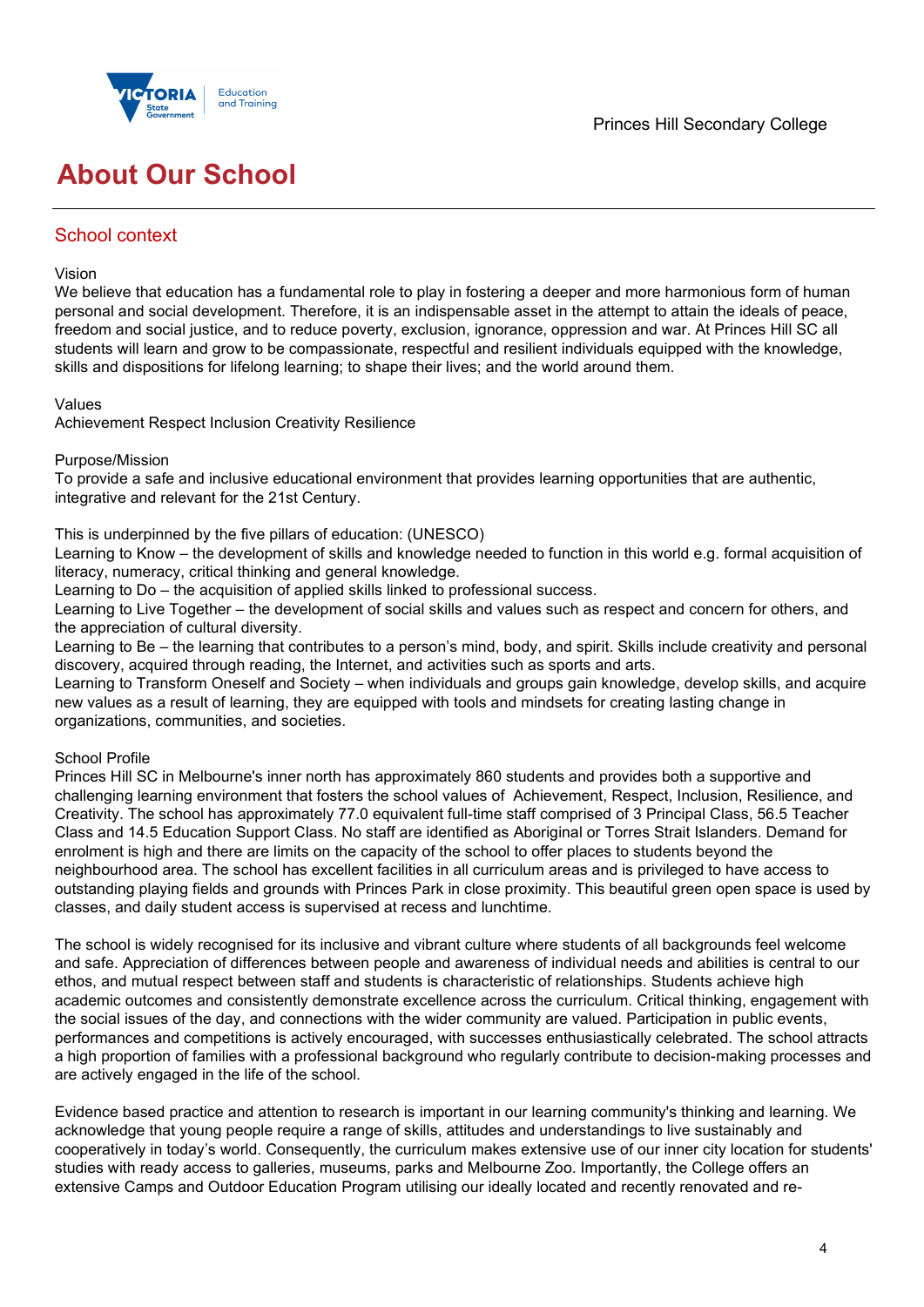

developed alpine campus at the base of Mt Buller and Mt Stirling, along with other venues. Other co-curricular opportunities include study tours to Italy, France, Indonesia and Vietnam (subject to pandemic travel restrictions). In Year 9, all students are involved in our Wilderness Week program where each student has a week-long wilderness-like experience.

## Framework for Improving Student Outcomes (FISO)

The school Framework for Improving Student Outcomes foci for 2021 were reflected in the Annual Implementation Plan and included 2021 statewide Department priorities including, 'Learning catch up and extension' and 'Happy, active and healthy kids'. The aim was to reduce the number of students who were disengaged from learning following the extended remote learning experience in 2020. Students identified for additional support in literacy, numeracy and well being/engagement were specifically assisted through the Tutor Learning Initiative (TLI) whilst student well-being became a particular focus for teachers across the curriculum. The TLI was effective from both a learning support and engagement perspective, and included formal assessment of learning growth using ACER Progressive Assessment Testing.

To support the goal of promoting happy, healthy and active kids, as many camps and excursion that could be facilitated were planned. However, the expectation at the commencement of the year that learning would be predominantly on site was dramatically altered in terms 2 and 3 with extended periods of remote learning recurring. This inevitably constrained progress as anticipated in early 2021. Nonetheless a range of activities including six Year 7 camps were ultimately conducted - the last in the final week of the year. A highly successful and celebratory Year 12 Valedictory dinner was organised in December at short notice once restrictions were lifted.

A further goal was to sustain a 'connected school community' in a context where remote learning became seemingly ubiquitous. Parent survey feedback was remarkably positive about the school's communication and efforts to remain connected with students and parents through the extended remote learning period.

The success of the school in achieving these goals is reflected in the performance summary data that follows. It is encouraging and affirming that the school has done well through the second year of the remote learning and the pandemic (including in comparison with 'similar schools'), despite the inevitable and well understood challenges presented.

## Achievement

The school continued to hone its approaches to remote learning through 2021, informed by the experiences of 2020. Expectations regarding engagement of learning remained consistently high, with modification and support provided wherever appropriate from a learning, engagement and well being perspective. The school's strong ICT infrastructure and platforms again played a key role in helping to deliver the best possible outcomes from a remote learning perspective.

The 2021 Year 7-10 performance data for teacher judgement in English and Maths were above both state and similar schools. NAPLAN reading data demonstrates a significantly higher than state and similar schools outcomes for both Years 7&9, including the 4 year averages. Concomitantly, NAPLAN numeracy data at Year 7 shows outcomes above similar schools for 2021 and for the 4 year average (though to a lesser extent than reading). Year 9 2021 numeracy performance data dipped slightly below the average for similar schools whilst the 4 year average remained above similar schools.

Learning gain for the years 2019, 2021 was strong at Year 7, with Year 9 Learning Gain generally sound across NAPLAN elements though less so for reading. The forthcoming four-yearly School Review in 2022 will be an opportunity to further analyse and clarify NAPLAN outcomes and their reliability and validity. The 2022 move to NAPLAN online and its adaptive testing capacity will also be instructive.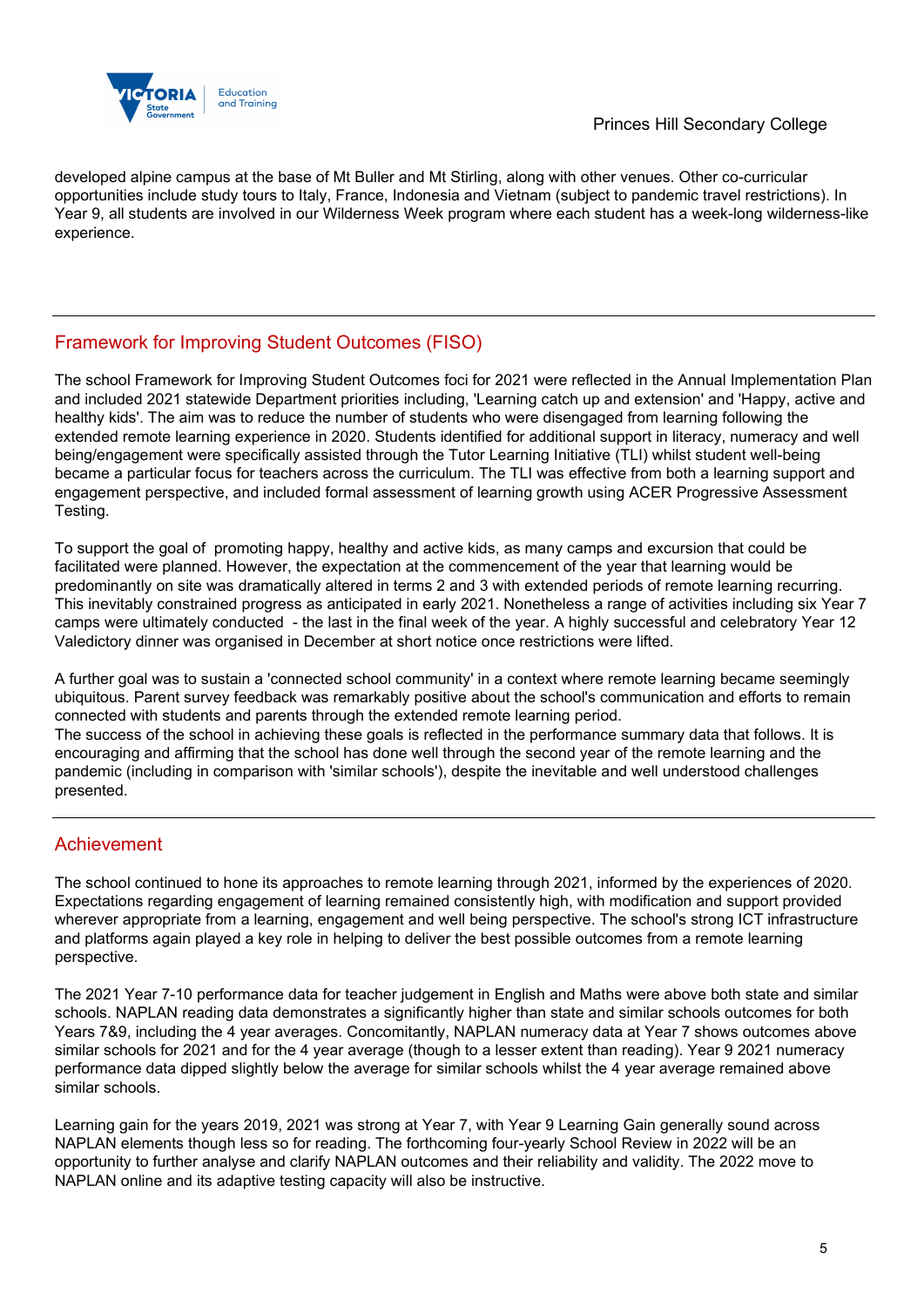

VCE Performance outcomes were sustained at high levels and broadly above similar schools across a range of studies and curriculum areas. For example, data from Department Panorama reports (not shown in this Annual report data) shows 32% of students achieved a study score of greater than 37/50. This compares to just 15% of students in similar schools. Students are actively supported in their pathway choices by school staff and invariably are able to find places in their preferred tertiary study.

## Engagement

Positive levels of student engagement are reflected in the annual report performance data. Nonetheless, it remains important to recognise the continuing impacts of the pandemic on the lives of everyone in the school community throughout 2021. Aspects of other sections outlined above point to the programs and approaches adopted to maximise student engagement in learning and school life.

Student attendance and student retention levels remain strong with student absence significantly lower at Princes Hill compared to similar schools in 2021 and over the 4-year average. This reflects the daily attendance follow up via daily SMS to parents when students are absent. Attendance is also regularly monitored by class teachers, year level coordinators and sub-school leaders. Exit destination is also impressive, whilst noting that some final year Princes Hill students have chosen to defer tertiary studies in 2022 to work and/or travel given their constrained lived experienced during the pandemic. This is expected to be a positive choice long-term.

Student engagement in learning including the sense and extent of student voice and learner agency in the classroom (across all learning areas and co-curricular programs) will form a significant part of the 2022 School Review process to inform future directions.

## **Wellbeing**

Student wellbeing was a particular focus during 2021 and will remain a priority as we continue to move beyond the immediate impacts of the pandemic. Some students have weathered the challenges of remote learning and the pandemic and are tracking well. Others have experienced significant personal wellbeing challenges related to the pandemic or other factors. The school has continued to support student wellbeing with dedicated professionally qualified staff through both department and school funded resources. The core wellbeing team (SWC, Psychologist, and Mental Health Practitioner) worked individually with students, with groups of students, and in the implementation of programs and preparation of Individual Education Plans and applications for PSD funding and VCE SEA and SEAS. The importance of close liaison with Year Level and Sub School Coordinators has been recognised and actively facilitated.

Annual report data shows that the sense of connectedness to school (Years 7-12) is above that of similar schools and the state average. Similarly, management of bullying (Years7-12) is above that of similar schools for both 2021 and over the 4-year average.

## Finance performance and position

The school is in a sound financial position. The 2021 annual report shows a deficit that reflects a number of one-off capital expenditures on facilities, including extensive facility upgrades and asbestos removal at the Mirimbah campus, and other building improvements. Note that Department equity funding is limited at \$39,195. There was an impact on parent payment income as a consequence of the economic impacts of the pandemic.

The school received a significant grant from the state government of more than \$446,665 that is not reflected in the 2021 annual report as the funds are held and distributed by the VSBA. The school also sustains a highly experienced staffing profile with associated salary costs.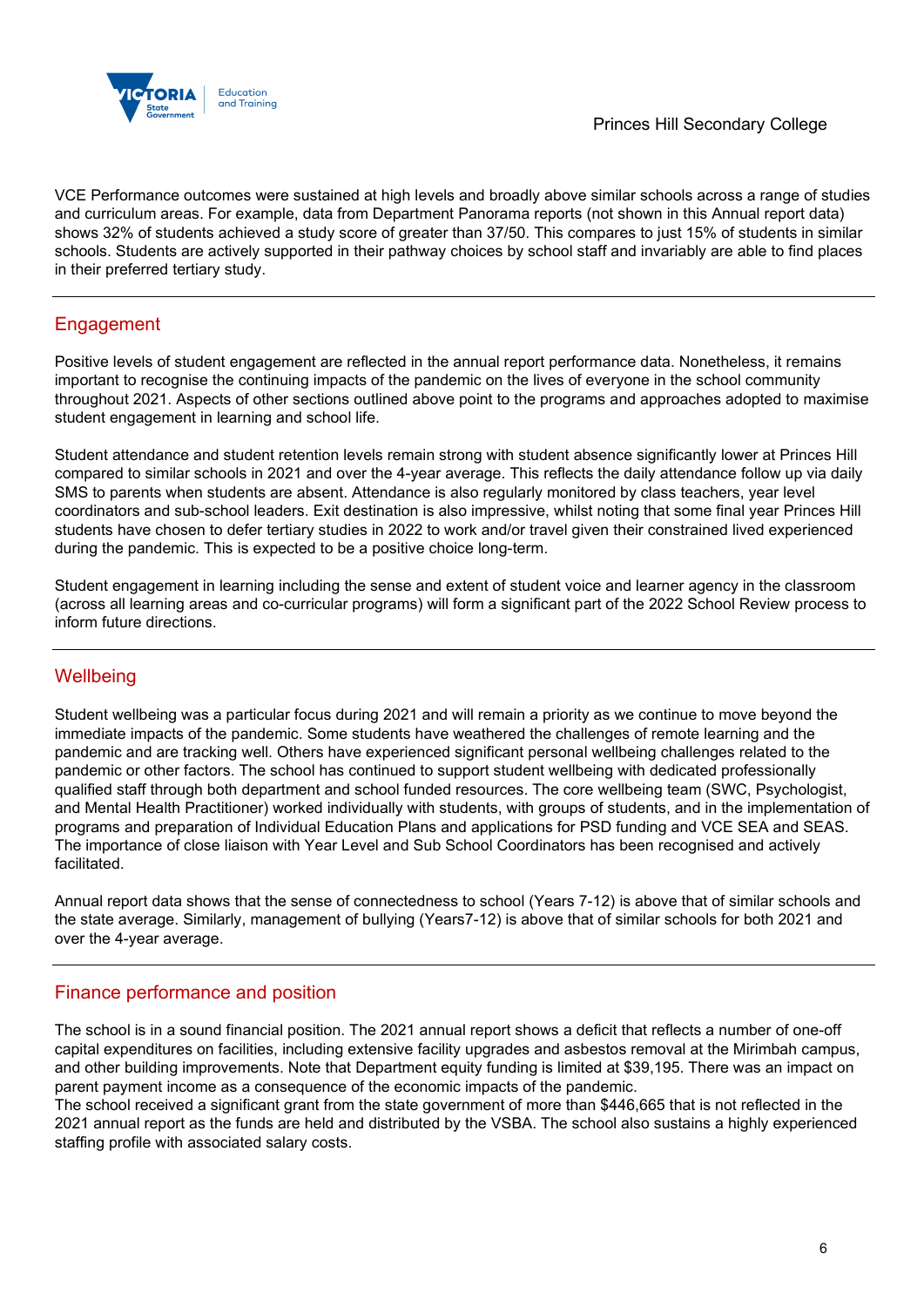

Princes Hill Secondary College

**For more detailed information regarding our school please visit our website at <http://www.phsc.vic.edu.au/>**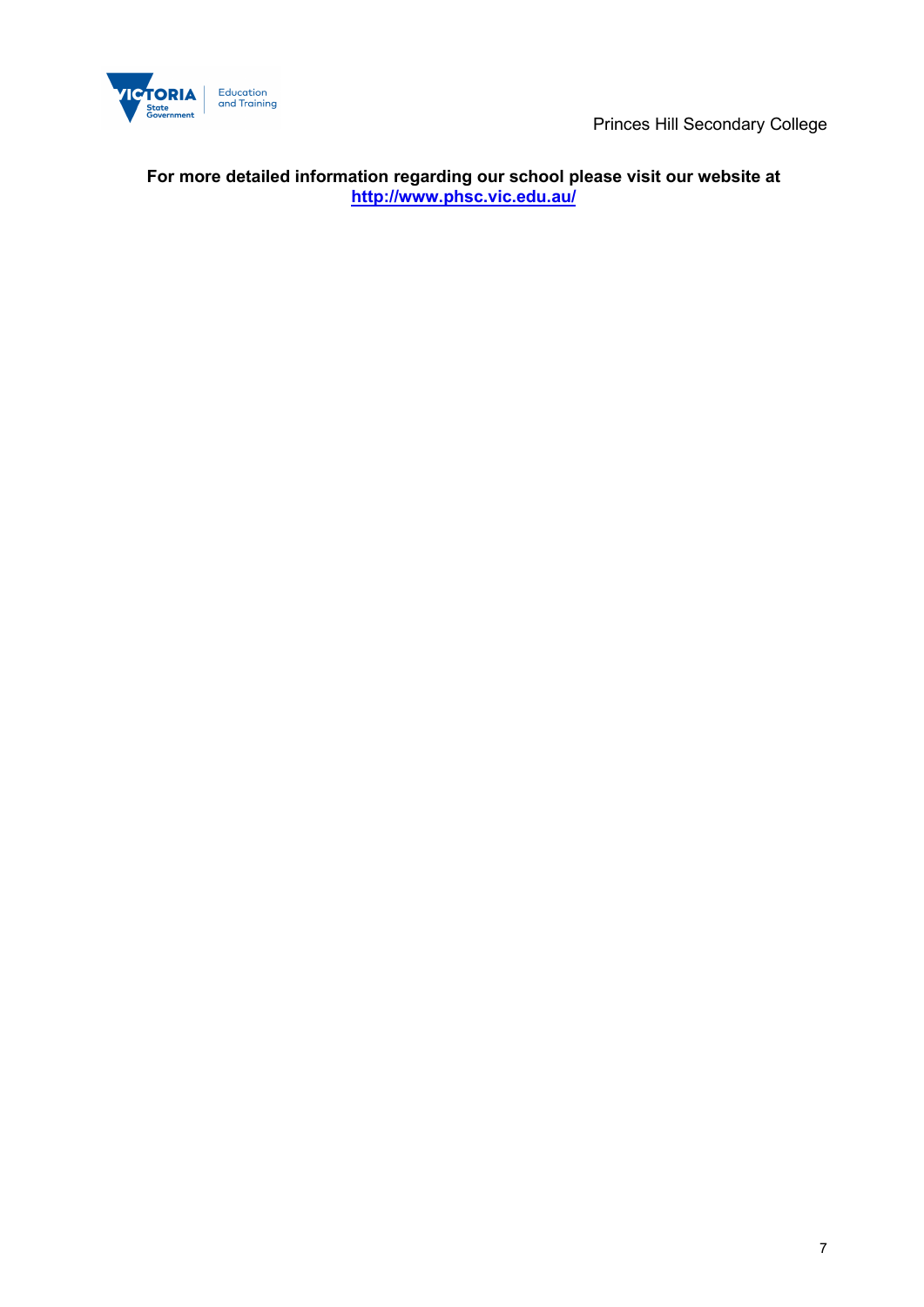

# **Performance Summary**

The Performance Summary for government schools provides an overview of how this school is contributing to the objectives of the Education State and how it compares to other Victorian government schools.

All schools work in partnership with their school community to improve outcomes for children and young people. Sharing this information with parents and the wider school community helps to support community engagement in student learning, a key priority of the Framework for Improving Student Outcomes.

Refer to the 'How to read the Annual Report' section for help on how to interpret this report.

## SCHOOL PROFILE

#### **Enrolment Profile**

A total of 869 students were enrolled at this school in 2021, 403 female and 466 male.

6 percent of students had English as an additional language and NDP percent were Aboriginal or Torres Strait Islander.

#### **Overall Socio-Economic Profile**

The overall school's socio-economic profile is based on the school's Student Family Occupation and Education index (SFOE).

SFOE is a measure of socio-educational disadvantage of a school, based on educational and employment characteristics of the parents/carers of students enrolled at the school. Possible SFOE band values are: Low, Low-Medium, Medium and High. A 'Low' band represents a low level of socio-educational disadvantage, a 'High' band represents a high level of socio-educational disadvantage.

This school's SFOE band value is: Low

#### **Parent Satisfaction Summary**

The percent endorsement by parents on their school satisfaction level, as reported in the annual Parent Opinion Survey.

Percent endorsement indicates the percent of positive responses (agree or strongly agree) from parents who responded to the survey.



#### **School Staff Survey**

The percent endorsement by staff on School Climate, as reported in the annual School Staff Survey.

Percent endorsement indicates the percent of positive responses (agree or strongly agree) from staff who responded to the survey. Data is suppressed for schools with three or less respondents to the survey for confidentiality reasons.

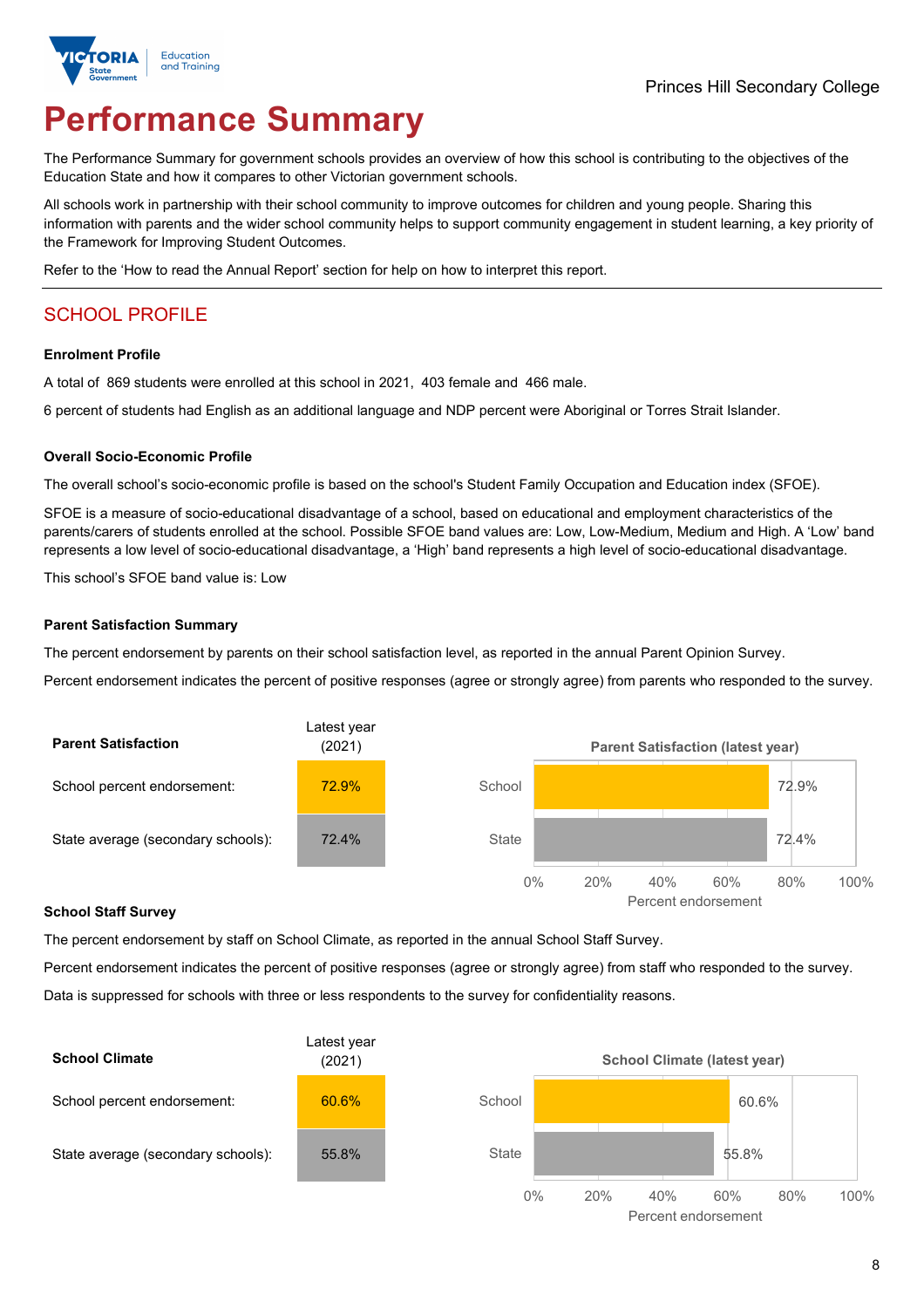

## ACHIEVEMENT

*Key: 'Similar Schools' are a group of Victorian government schools that are like this school, taking into account the school's socioeconomic background of students, the number of non-English speaking students and the size and location of the school.*

#### **Teacher Judgement of student achievement**

Percentage of students working at or above age expected standards in English and Mathematics.



| <b>Mathematics</b><br>Years 7 to 10                               | Latest year<br>(2021) |  |
|-------------------------------------------------------------------|-----------------------|--|
| School percent of students at or above age<br>expected standards: | 99.6%                 |  |
| Similar Schools average:                                          | 80.4%                 |  |
| State average:                                                    | 65.3%                 |  |

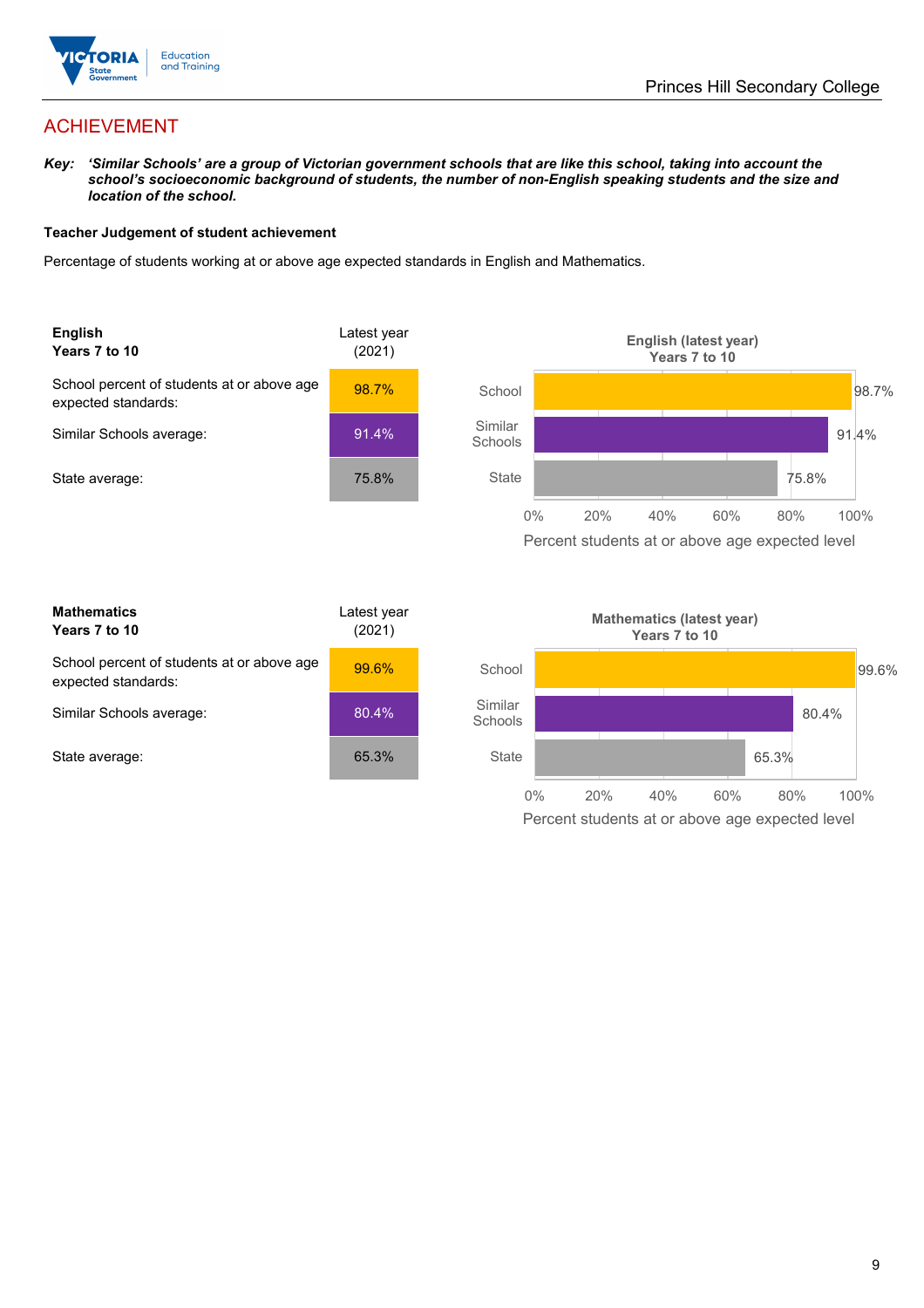

## ACHIEVEMENT (continued)

*Key: 'Similar Schools' are a group of Victorian government schools that are like this school, taking into account the school's socioeconomic background of students, the number of non-English speaking students and the size and location of the school.*

#### **NAPLAN**

Percentage of students in the top three bands of testing in NAPLAN.

Note: NAPLAN tests were not conducted in 2020, hence the 4-year average is the average of 2018, 2019 and 2021 data.

| Reading<br>Year 7                                 | Latest year<br>(2021) | 4-year<br>average |                    | <b>NAPLAN Reading (latest year)</b><br>Year <sub>7</sub>  |                                                              |
|---------------------------------------------------|-----------------------|-------------------|--------------------|-----------------------------------------------------------|--------------------------------------------------------------|
| School percent of students in<br>top three bands: | 88.3%                 | 85.7%             | School             |                                                           | 88.3%                                                        |
| Similar Schools average:                          | 76.4%                 | 75.3%             | Similar<br>Schools |                                                           | 76.4%                                                        |
| State average:                                    | 55.2%                 | 54.8%             | <b>State</b>       |                                                           | 55.2%                                                        |
|                                                   |                       |                   | $0\%$              | 20%<br>40%                                                | 60%<br>100%<br>80%<br>Percent of students in top three bands |
| Reading<br>Year 9                                 | Latest year<br>(2021) | 4-year<br>average |                    | <b>NAPLAN Reading (latest year)</b><br>Year 9             |                                                              |
| School percent of students in<br>top three bands: | 66.4%                 | 76.9%             | School             |                                                           | 66.4%                                                        |
| Similar Schools average:                          | 63.1%                 | 65.3%             | Similar<br>Schools |                                                           | 63.1%                                                        |
| State average:                                    | 43.9%                 | 45.9%             | State              |                                                           | 43.9%                                                        |
|                                                   |                       |                   | $0\%$              | 20%<br>40%                                                | 100%<br>60%<br>80%<br>Percent of students in top three bands |
| Numeracy<br>Year 7                                | Latest year<br>(2021) | 4-year<br>average |                    | <b>NAPLAN Numeracy (latest year)</b><br>Year <sub>7</sub> |                                                              |
| School percent of students in<br>top three bands: | 78.4%                 | 77.3%             | School             |                                                           | 78.4%                                                        |
| Similar Schools average:                          | 76.2%                 | 75.9%             | Similar<br>Schools |                                                           | 76.2%                                                        |
| State average:                                    | 55.2%                 | 55.3%             | <b>State</b>       |                                                           | 55.2%                                                        |
|                                                   |                       |                   | $0\%$              | 20%<br>40%                                                | 100%<br>60%<br>80%<br>Percent of students in top three bands |
| Numeracy<br>Year 9                                | Latest year<br>(2021) | 4-year<br>average |                    | <b>NAPLAN Numeracy (latest year)</b><br>Year 9            |                                                              |
| School percent of students in<br>top three bands: | 62.7%                 | 70.9%             | School             |                                                           | 62.7%                                                        |
| Similar Schools average:                          | 65.0%                 | 66.7%             | Similar<br>Schools |                                                           | 65.0%                                                        |
| State average:                                    | 45.0%                 | 46.8%             | State              |                                                           | 45.0%                                                        |
|                                                   |                       |                   | $0\%$              | 20%<br>40%                                                | 80%<br>60%<br>100%                                           |

Percent of students in top three bands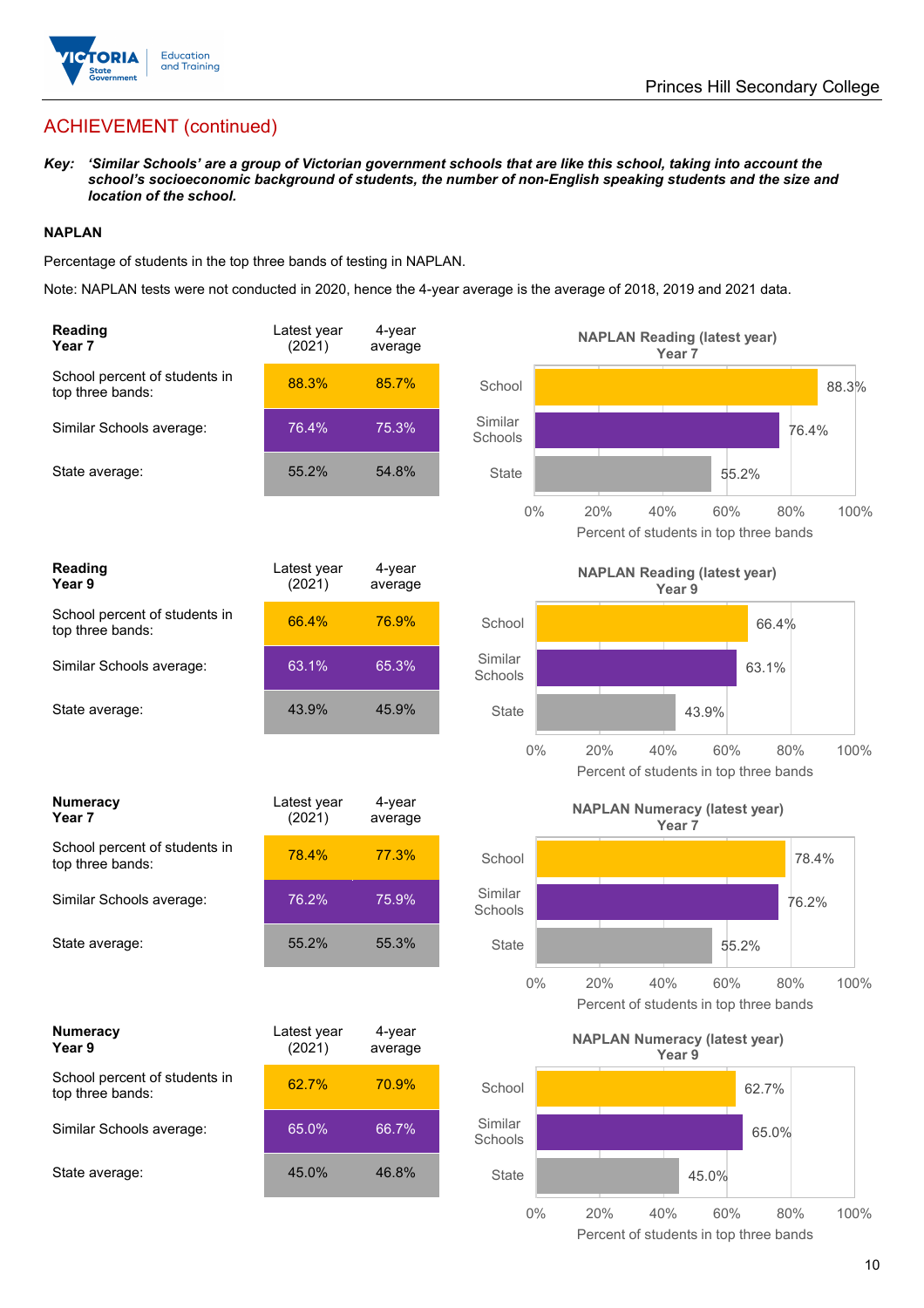

## ACHIEVEMENT (continued)

#### **NAPLAN Learning Gain**

NAPLAN learning gain is determined by comparing a student's current year result relative to the results of all 'similar' Victorian students (i.e., students in all sectors in the same year level who had the same score two years prior). If the current year result is in the top 25 percent, their gain level is categorised as 'High'; middle 50 percent is 'Medium'; bottom 25 percent is 'Low'.

#### **Learning Gain Year 5 (2019) to Year 7 (2021)**



#### **Learning Gain Year 7 (2019) to Year 9 (2021)**

|                             | Low<br>Gain | Medium<br>Gain | High<br>Gain | High Gain<br>(Similar<br>Schools) |                            |     |
|-----------------------------|-------------|----------------|--------------|-----------------------------------|----------------------------|-----|
| Reading:                    | 37%         | 44%            | 20%          | 28%                               | 100%                       |     |
| Numeracy:                   | 28%         | 41%            | 31%          | 29%                               | 80%                        |     |
| Writing:                    | 24%         | 48%            | 28%          | 28%                               | Percent of students<br>60% | 37% |
| Spelling:                   | 14%         | 51%            | 34%          | 31%                               | 40%                        |     |
| Grammar and<br>Punctuation: | 17%         | 58%            | 25%          | 27%                               | 20%                        |     |
|                             |             |                |              |                                   | 0%                         |     |

**NAPLAN Learning Gain (latest year) Year 7 - Year 9**

**Now Gain** Medium Gain **Election** Gain

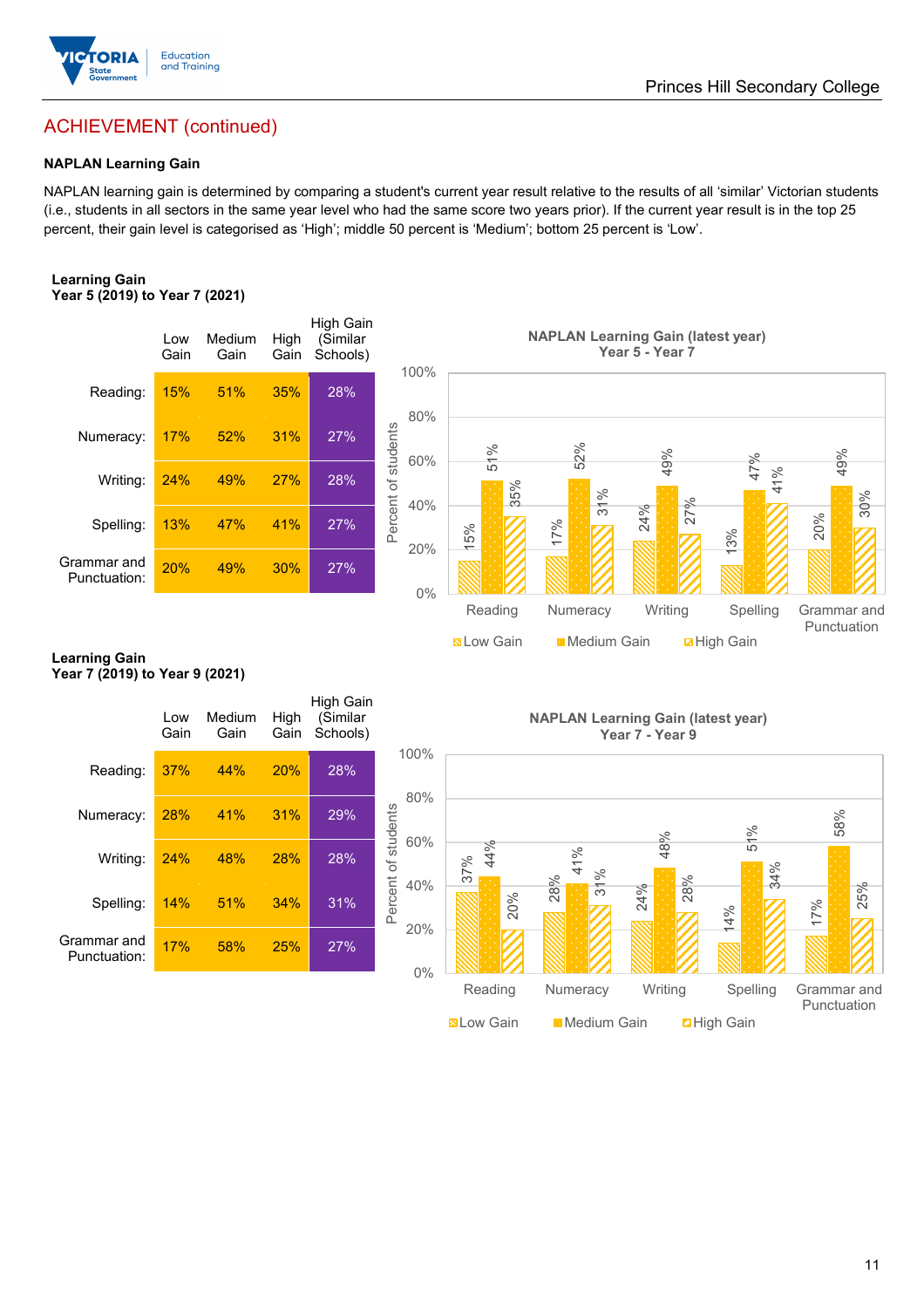

## ACHIEVEMENT (continued)

#### **Victorian Certificate of Education (VCE)**

Mean study score from all VCE subjects undertaken by students at this school. This includes all Unit 3 and 4 studies (including those completed in Year 11) and any VCE VET studies awarded a study score.

The maximum student study score is 50 and the state-wide mean (including government and non-government schools) is set at 30.



\* *Due to COVID-19, there may be some under-reporting of VET completed competencies from schools due to students still completing outstanding 2021 VET units in 2022.*

#### ENGAGEMENT

*Key: 'Similar Schools' are a group of Victorian government schools that are like this school, taking into account the school's socioeconomic background of students, the number of non-English speaking students and the size and location of the school.*

#### **Average Number of Student Absence Days**

Absence from school can impact on students' learning. Common reasons for non-attendance include illness and extended family holidays. Absence and attendance data in 2020 and 2021 may have been influenced by local COVID-19.



Average number of absence days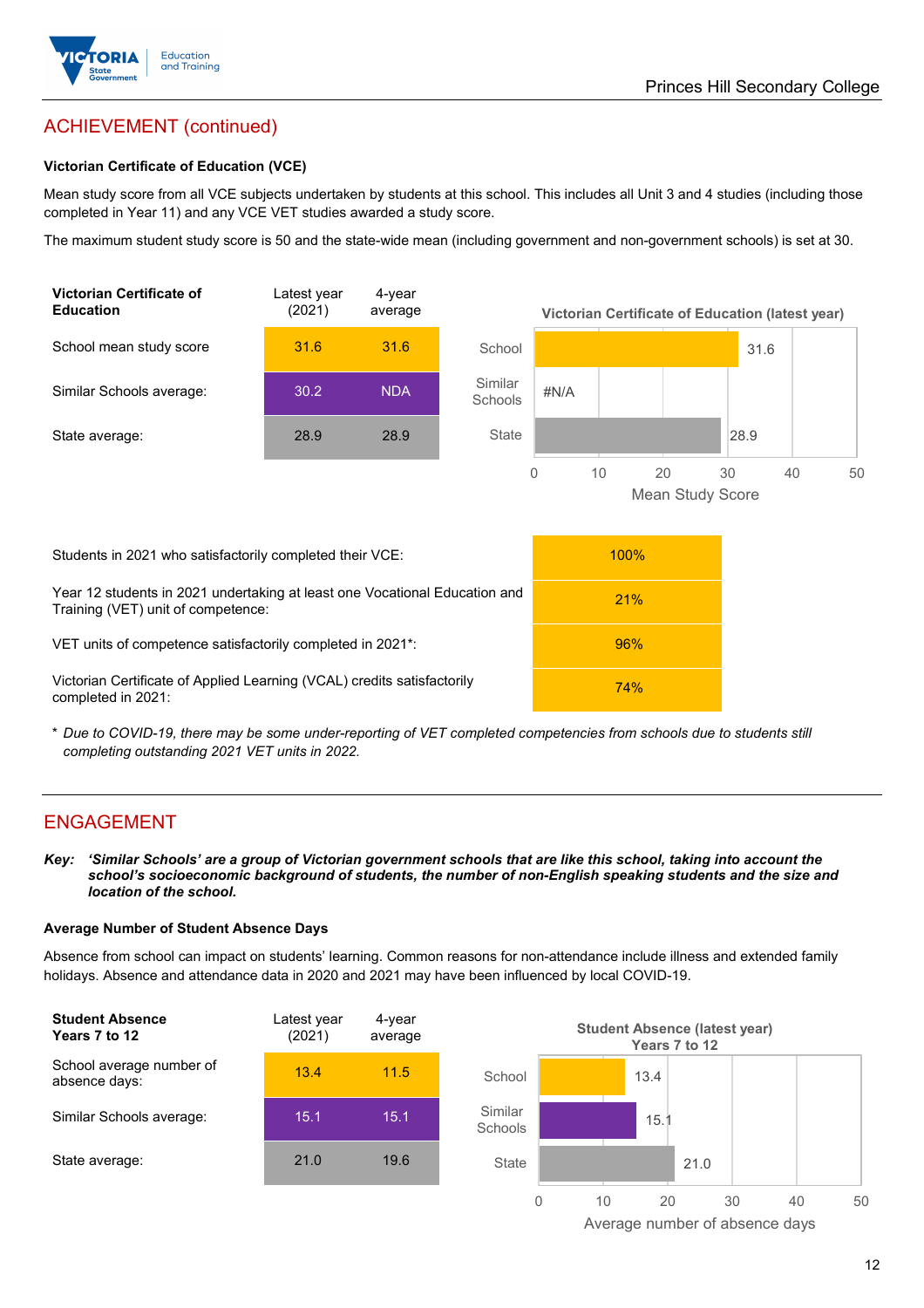

## ENGAGEMENT (continued)

#### **Attendance Rate (latest year)**

|                                             | Yeari | Year 8 | Year 9 | Year 10 | Year 11 | Year 12 |
|---------------------------------------------|-------|--------|--------|---------|---------|---------|
| Attendance Rate by year level<br>$(2021)$ : | 94%   | 92%    | 91%    | 93%     | 93%     | 96%     |

#### **Student Retention**

Percentage of Year 7 students who remain at the school through to Year 10.



#### **Students exiting to further studies or full-time employment**

Percentage of students from Years 10 to 12 going on to further studies or full-time employment.

Note: This measure refers to data from the year when students exited the school. Data excludes destinations recorded as 'Unknown'.



Percent of students with positive destinations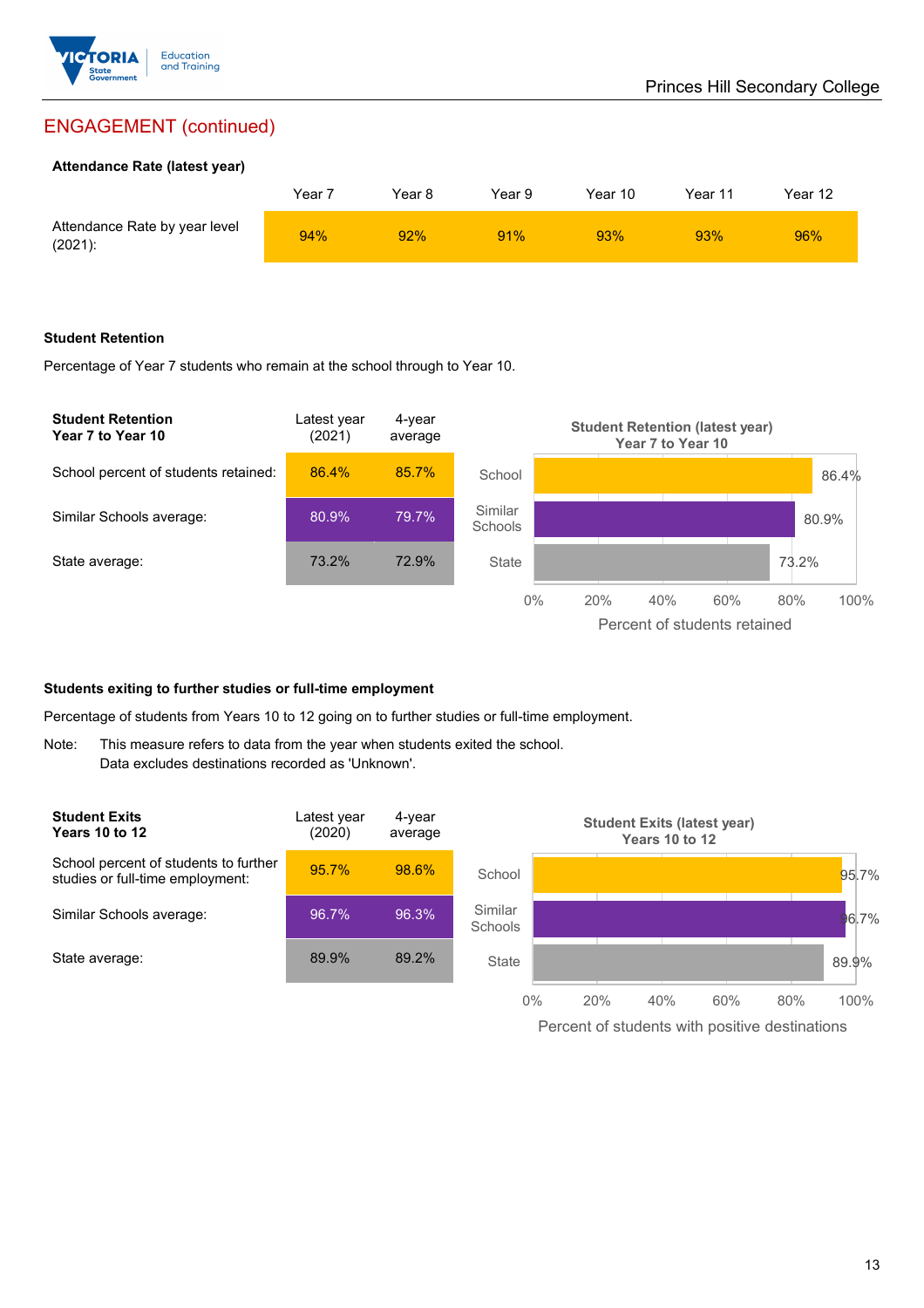



## WELLBEING

*Key: 'Similar Schools' are a group of Victorian government schools that are like this school, taking into account the school's socioeconomic background of students, the number of non-English speaking students and the size and location of the school.*

#### **Student Attitudes to School – Sense of Connectedness**

The percent endorsement on Sense of Connectedness factor, as reported in the Attitudes to School Survey completed annually by Victorian government school students, indicates the percent of positive responses (agree or strongly agree).



*Due to lower participation rates, differences in the timing of the survey/length of survey period and the general impact of Covid19 across 2020 and 2021, data are often not comparable with previous years or within similar school groups. Care should be taken when interpreting these results.*



#### **Student Attitudes to School – Management of Bullying**

The percent endorsement on Management of Bullying factor, as reported in the Attitudes to School Survey completed annually by Victorian government school students, indicates the percent of positive responses (agree or strongly agree).

| <b>Management of Bullying</b><br>Years 7 to 12 | Latest year<br>(2021) | 4-year<br>average |  |
|------------------------------------------------|-----------------------|-------------------|--|
| School percent endorsement:                    | 55.1%                 | 61.6%             |  |
| Similar Schools average:                       | 52.8%                 | 57.1%             |  |
| State average:                                 | 53.3%                 | 56.8%             |  |

*Due to lower participation rates, differences in the timing of the survey/length of survey period and the general impact of Covid19 across 2020 and 2021, data are often not comparable with previous years or within similar school groups. Care should be taken when interpreting these results.*

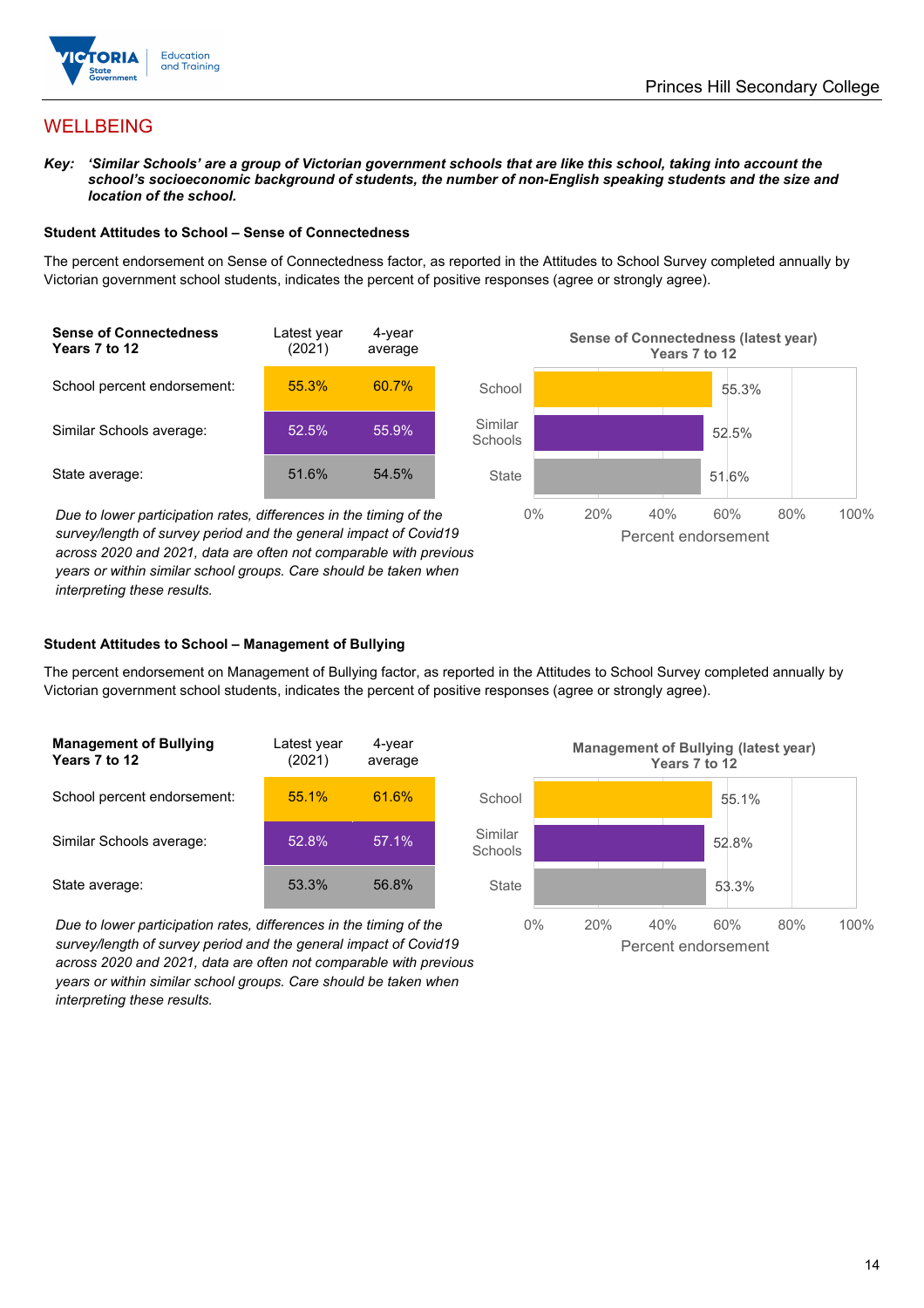

# **Financial Performance and Position**

FINANCIAL PERFORMANCE - OPERATING STATEMENT SUMMARY FOR THE YEAR ENDING 31 DECEMBER, 2021

| <b>Revenue</b>                        | <b>Actual</b> |
|---------------------------------------|---------------|
| <b>Student Resource Package</b>       | \$8,632,327   |
| <b>Government Provided DET Grants</b> | \$745,729     |
| Government Grants Commonwealth        | \$11,830      |
| <b>Government Grants State</b>        | \$80,457      |
| <b>Revenue Other</b>                  | \$22,311      |
| <b>Locally Raised Funds</b>           | \$431,077     |
| <b>Capital Grants</b>                 | \$0           |
| <b>Total Operating Revenue</b>        | \$9,923,731   |

| Equity <sup>1</sup>                                 | <b>Actual</b> |
|-----------------------------------------------------|---------------|
| Equity (Social Disadvantage)                        | \$22,729      |
| Equity (Catch Up)                                   | \$16,466      |
| <b>Transition Funding</b>                           | \$0           |
| Equity (Social Disadvantage – Extraordinary Growth) | \$0           |
| <b>Equity Total</b>                                 | \$39,195      |

| <b>Expenditure</b>                    | <b>Actual</b> |
|---------------------------------------|---------------|
| Student Resource Package <sup>2</sup> | \$8,873,385   |
| Adjustments                           | \$0           |
| <b>Books &amp; Publications</b>       | \$8,830       |
| Camps/Excursions/Activities           | \$167,928     |
| <b>Communication Costs</b>            | \$16,179      |
| Consumables                           | \$172,314     |
| Miscellaneous Expense <sup>3</sup>    | \$51,687      |
| <b>Professional Development</b>       | \$30,910      |
| Equipment/Maintenance/Hire            | \$147,172     |
| <b>Property Services</b>              | \$518,156     |
| Salaries & Allowances <sup>4</sup>    | \$519,228     |
| <b>Support Services</b>               | \$276,189     |
| Trading & Fundraising                 | \$30,138      |
| Motor Vehicle Expenses                | \$3,056       |
| Travel & Subsistence                  | \$0           |
| <b>Utilities</b>                      | \$75,296      |
| <b>Total Operating Expenditure</b>    | \$10,890,468  |
| <b>Net Operating Surplus/-Deficit</b> | ( \$966, 737) |
| <b>Asset Acquisitions</b>             | \$0           |

(1) The equity funding reported above is a subset of the overall revenue reported by the school.

(2) Student Resource Package Expenditure figures are as of 10 Mar 2022 and are subject to change during the reconciliation process.

(3) Miscellaneous Expenses include bank charges, administration expenses, insurance and taxation charges.

(4) Salaries and Allowances refers to school-level payroll.